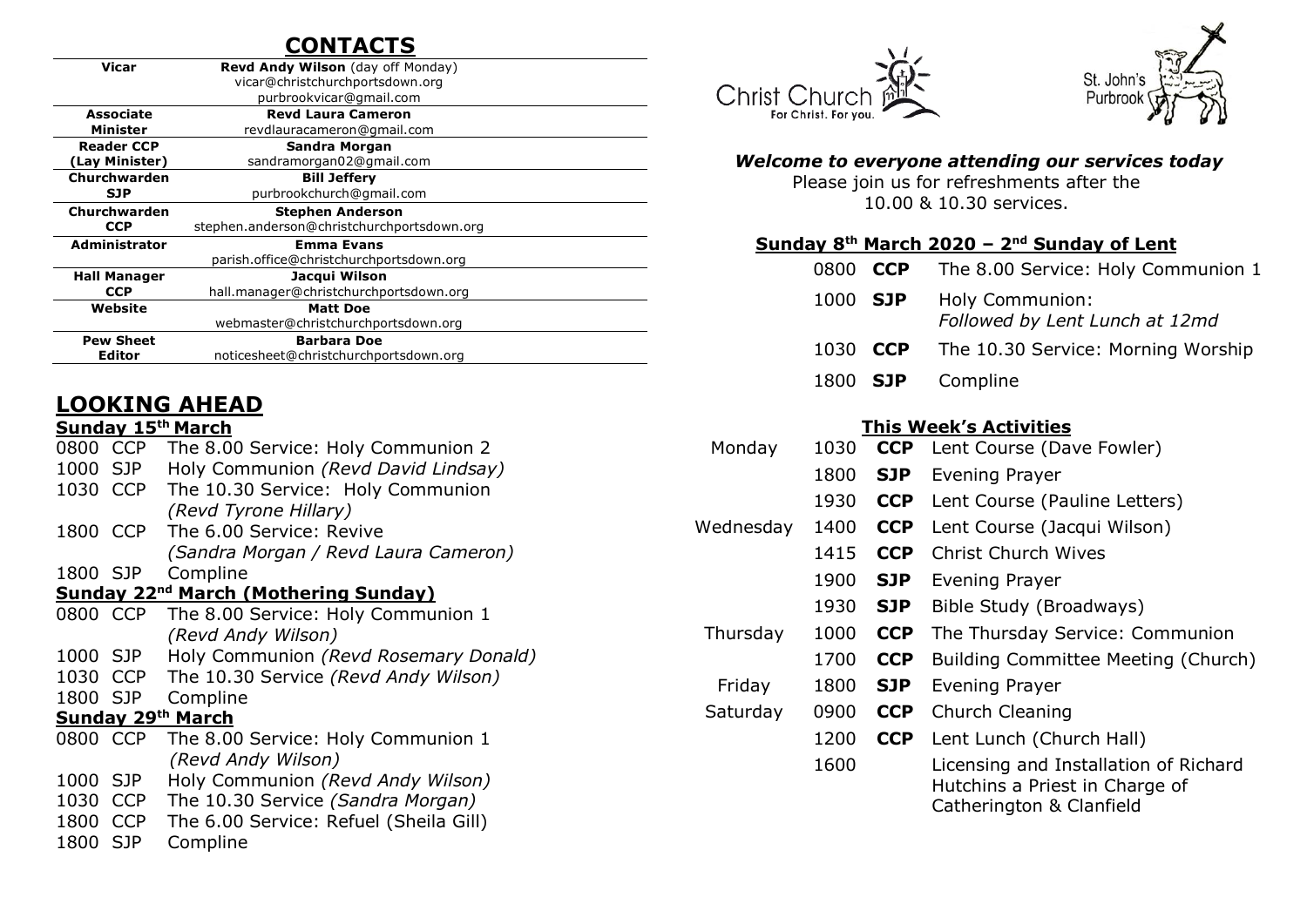## **CHRIST CHURCH**

[www.christchurchportsdown.org](http://www.christchurchportsdown.org/) 



#### **Mission of the Month: Tearfund**

Lent Lunches: Homemade soup and a roll will be served in the church hall from 12.00pm on the following Saturdays during Lent: **7th, 14th and 28th March and 4th April.**  Donations for Tearfund or the Mothers' Union Away From It All holiday scheme.

**Richard Hutchins** will be licensed as installed as Priest-incharge of the parishes of Catherington and Clanfield on **Saturday 14th March** at 4.00pm at All Saints Church, 330 Catherington Lane, Catherington, PO8 0TD. Parking is available at Kingscourt School, 182 Five Heads Rd, Catherington PO8 9NJ. Please arrive by 3.30pm.

**Annual meetings** for Christ Church will take place on **Thursday 23rd April** starting with worship at 7.15pm

# **ST JOHN'S**

[www.stjohnspurbrook.org.uk](http://www.stjohnspurbrook.org.uk/)



**Lent Lunches:** Homemade soup and a roll will be served in the church hall at 12.00pm after the 10.00 service on the following Sundays during Lent: **8th, 15th and 29th March** (after the APCM) **and 5th April.** Please add your name to the list in the Church Porch or contact Pat Wootten. There will be no charge but donations will be gratefully received in aid of the Bishop's Lent Appeal, Christian Aid, Two Saints and MAF.

**Annual meetings** for St John's will take place on **Sunday 29th March** starting at 11.15am.

# *NOTES AND NEWS*

**The Funeral** of **June Nelson-Tomsen**, who will be remembered by some members of both churches, will take place at Portchester Crematorium on **Monday 16th March** at 11.30am. Details from Marion Pegg.

Andy & Jacqui are on leave until 21<sup>st</sup> March.

**JustOne:** Churches across Portsmouth are hosting evangelist Canon J John to speak at Portsmouth Guildhall on **4th and 5th April** (7.30pm). This is a great opportunity to invite just one relative, friend, neighbour or colleague to hear the life changing message of Jesus Christ presented in an accessible manner. Tickets are £5 each. See justone.co.uk for more details.

### **Coronavirus:**

Please note the following directions for our churches:

- Please refrain from intinction (dipping the bread into the wine at Communion), as this can introduce germs into the cup.
- We are still offering the chalice at this point, but if you feel unwell, please do not receive the wine. Equally, if you prefer not to receive the wine, then you should take only bread – your communion will be complete.
- If we share the peace in a service, please respect those who prefer not to engage in physical contact, such as shaking hands. This also applies before and after the service.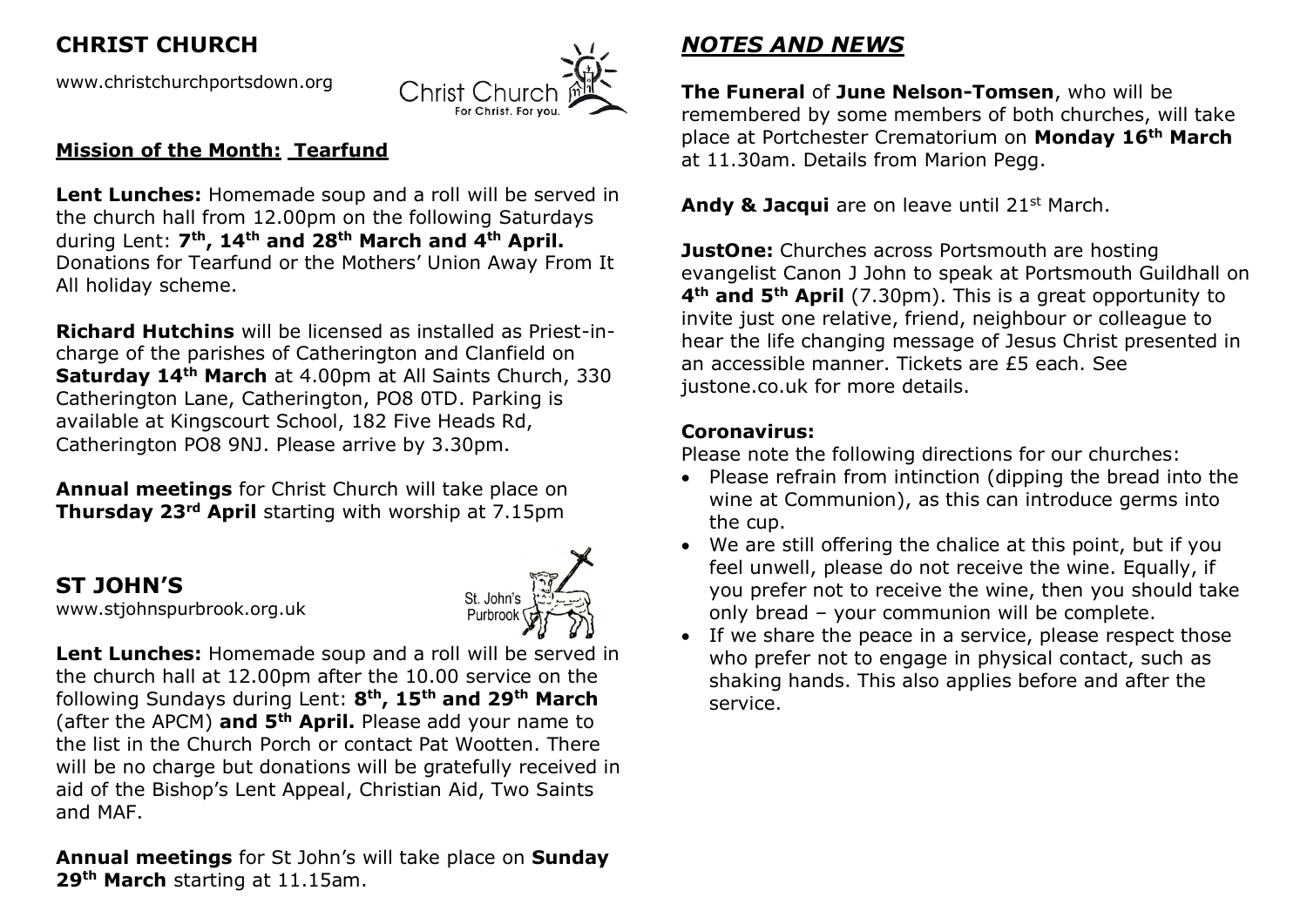you, we speak of what we know and testify to what we have seen; yet you do not receive our testimony.  $^{12}$  If I have told you about earthly things and you do not believe, how can you believe if I tell you about heavenly things?  $13$  No one has ascended into heaven except the one who descended from heaven, the Son of Man. <sup>14</sup> And just as Moses lifted up the serpent in the wilderness, so must the Son of Man be lifted up,  $15$  that whoever believes in him may have eternal life. <sup>16</sup> `For God so loved the world that he gave his only Son, so that everyone who believes in him may not perish but may have eternal life. <sup>17</sup> 'Indeed, God did not send the Son into the world to condemn the world, but in order that the world might be saved through him.

*This is the Gospel of the Lord. Praise to you, O Christ.*

### **Post Communion**

Almighty God, you see that we have no power of ourselves to help ourselves: keep us both outwardly in our bodies, and inwardly in our souls; that we may be defended from all adversities which may happen to the body, and from all evil thoughts which may assault and hurt the soul; through Jesus Christ our Lord. **Amen.**

### **SECOND SUNDAY OF LENT**

### **COLLECT**

Almighty God, you show to those who are in error the light of your truth, that they may return to the way of righteousness: grant to all those who are admitted into the fellowship of Christ's religion, that they may reject those things that are contrary to their profession, and follow all such things as are agreeable to the same; through our Lord Jesus Christ, who is alive and reigns with you, in the unity of the Holy Spirit, one God, now and for ever.

**Amen.**

### **OLD TESTAMENT: Genesis 12:1–4**

 $12$  Now the Lord said to Abram, 'Go from your country and your kindred and your father's house to the land that I will show you.  $2I$  will make of you a great nation, and I will bless you, and make your name great, so that you will be a blessing.  $3I$  will bless those who bless you, and the one who curses you I will curse; and in you all the families of the earth shall be blessed.' 4 So Abram went, as the Lord had told him; and Lot went with him. Abram was seventy-five years old when he departed from Haran.

*This is the word of the Lord. Thanks be to God.*